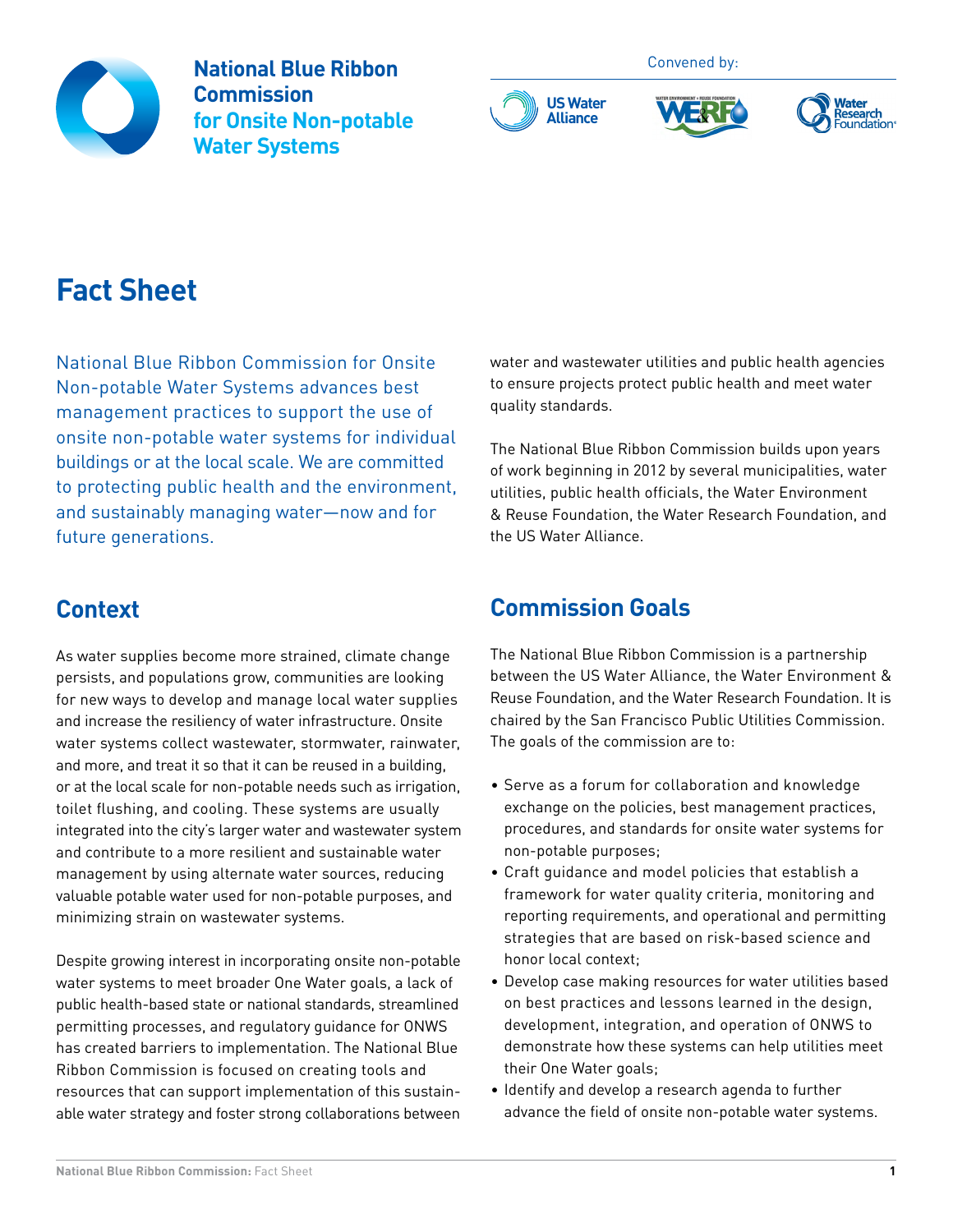## **Commissioners**

The commission is comprised of 33 representatives from municipalities, water utilities and public health agencies from 11 states and the District of Columbia.

### **Chair**

**Paula Kehoe,** Director of Water Resources, San Francisco Public Utilities Commission

## **Commissioners**

**Scott Abbott,** Manager, Bureau of Environmental Protection, County of Los Angeles Public Health

**Hardeep Anand**, Deputy Director of Capital Improvement Programs, Miami-Dade Water and Sewer Department

**Anita Anderson,** Principal Engineer, Minnesota Department of Health

**Julienne Bautista,** Environmental Engineer, District of Columbia Department of Energy & Environment

**Brian Bernados,** Senior Engineer and Technical Specialist, California State Water Resources Control Board

**Brian Davis,** Senior Engineer, Metropolitan Council, Environmental Services

**Steve Deem,** Regional Engineer, Washington State Department of Health

**Ron Doughten,** Water Quality Permit Program Manager, Oregon Department of Environmental Quality

**Jon Eaton,** Superintendent of Utilities, City of Eagan, Minnesota

**Jessica Edwards-Brandt,** Director of Water Quality & Technology, DC Water

**Mamdouh El-Aarag,** Environmental Engineer, Wastewater Management, Washington State Department of Health

**Samir Elmir,** Division Director, Environmental Health and Engineering, Miami-Dade County Health Department

**Jay Garland,** Division Director, Office of Research and Development, US Environmental Protection Agency

**Bertha Goldenberg (retired),** Assistant Director for Planning and Regulatory Compliance, Miami-Dade Water and Sewer Department

**Brian Good,** Chief Administrative Officer, Denver Water

**Charles Graf,** Principal Hydrogeologist, Arizona Department of Environmental Quality

**Bret Icenogle,** Engineering Section Manager, Water Quality Control Division, Colorado Department of Public Health and Environment

**Mark Jaeger,** InterAgency Project Coordination, Seattle Public Utilities

**David Lipsky,** Senior Policy Advisor, New York City Department of Environmental Protection

**Josina Morita**, Commissioner, Metropolitan Water Reclamation District of Greater Chicago

**Sina Pruder,** Engineering Program Manager, Hawaii State Department of Public Health—Wastewater Branch

**Melinda Rho,** Manager of Water Quality Regulatory Affairs, Los Angeles Department of Water and Power

**Genevieve Salmonson,** Compliance Assistance Ombudsman, Hawaii State Department of Public Health

**Neal Shapiro,** Senior Sustainability Analyst and Watershed Management Program Coordinator, City of Santa Monica, California

**Robert Stefani,** Conservation Program Specialist, Austin Water Utility

**Wing Tam,** Assistant Director of Watershed Programs, LA Sanitation, City of Los Angeles

**Jacqueline Taylor,** Director of Bureau of Environmental Protection, County of Los Angeles Public Health

**Barry Usagawa,** Program Administrator, Water Resources Division, Honolulu Board of Water Supply

**Chris Wanner,** Director of Operations, Portland Water Bureau

**June Weintraub,** Manager of Water, Noise, and Medical Cannabis Regulatory Programs, San Francisco Department of Public Health

## National Program Partners & **Commissioners**

**Radhika Fox,** Chief Executive Officer, US Water Alliance

**Melissa Meeker,** Chief Executive Officer, Water Environment & Reuse Foundation

**Rob Renner,** Chief Executive Officer, Water Research Foundation